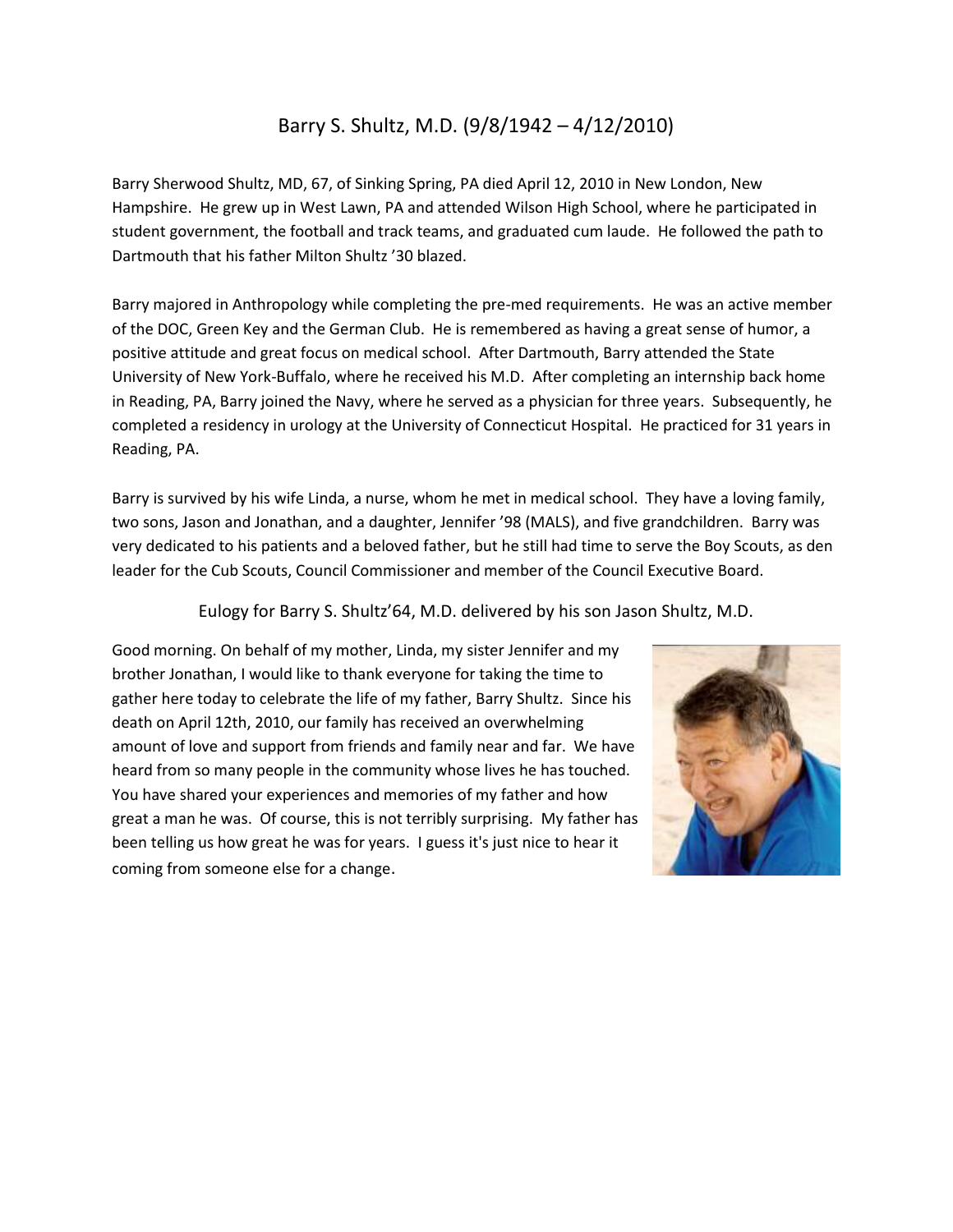My father was the older of two sons, born and raised in Berks County. He graduated from Wilson High School in 1960 and followed in his father's footsteps to attend Dartmouth College in Hanover, NH. Upon



**Barry '64, Milton '30, Brad '66**

graduation from Dartmouth, he went on to medical school at the State University of New York in Buffalo. It is there that an attractive, young nurse named Linda Kidney caught his attention. For a man who eventually went on to become a Urologist, how could you not fall in love with someone whose last name was Kidney. To say it was fate was an understatement. They eventually married in November 1968 and recently celebrated 41 years of marriage.

As a child, I always looked up to my father as a role model. He was a wonderful husband, father and friend. In my youth, I always took great pride in telling my friends my father was a doctor. Inevitibly they would ask me what kind of doctor he was. "A Urologist," I would say. "What's that?" they would respond. I would go on to explain that he treats patients with various urinary issues including kidney stones and prostate cancer. Of course, I would then be asked, what's a prostate? You could imagine the difficulty of a 5th grader trying to explain what a prostate is, let alone how to get one checked. Over time I learned to simplify my answer to responses such as, "He's a pee pee doctor" or "he prescribes a lot of Viagra."

My Dad took great pride in both his work and his family. Coming from a modest upbringing, I know he was proud of the fact that he was able to provide a very comfortable lifestyle for his family. And that is something I never took for granted. I sincerely appreciate his hard work and sacrifices and I now strive to be able to do the same for my family. My father truly was and will always remain my # 1 role model.

I only hope that I am able to emulate his success in life as a husband, a father and as a physician. He certainly left some really big shoes to fill. And I mean that literally - he was like a size 6 E wide and often needed to have his shoes custom made. So, if there is anyone else here today with feet that big, please let me know, we may have some shoes that might interest you.

My father had many talents, but it was his passion for medicine that was his most defining characteristic. I feel fortunate to have inherited this same passion. During the summer of my Junior and Senior years of college, I had the opportunity to work as a surgical scrub at the Reading Hospital. This experience only reinforced my desire to become a physician. On occasion, I was able to work side by side with my father in the operating room, an experience I will cherish forever. I was able to see for myself, his greatness in action. I remember with fondness the many dinner conversations those summers when we were able to sit down and casually "talk shop" about the various surgical procedures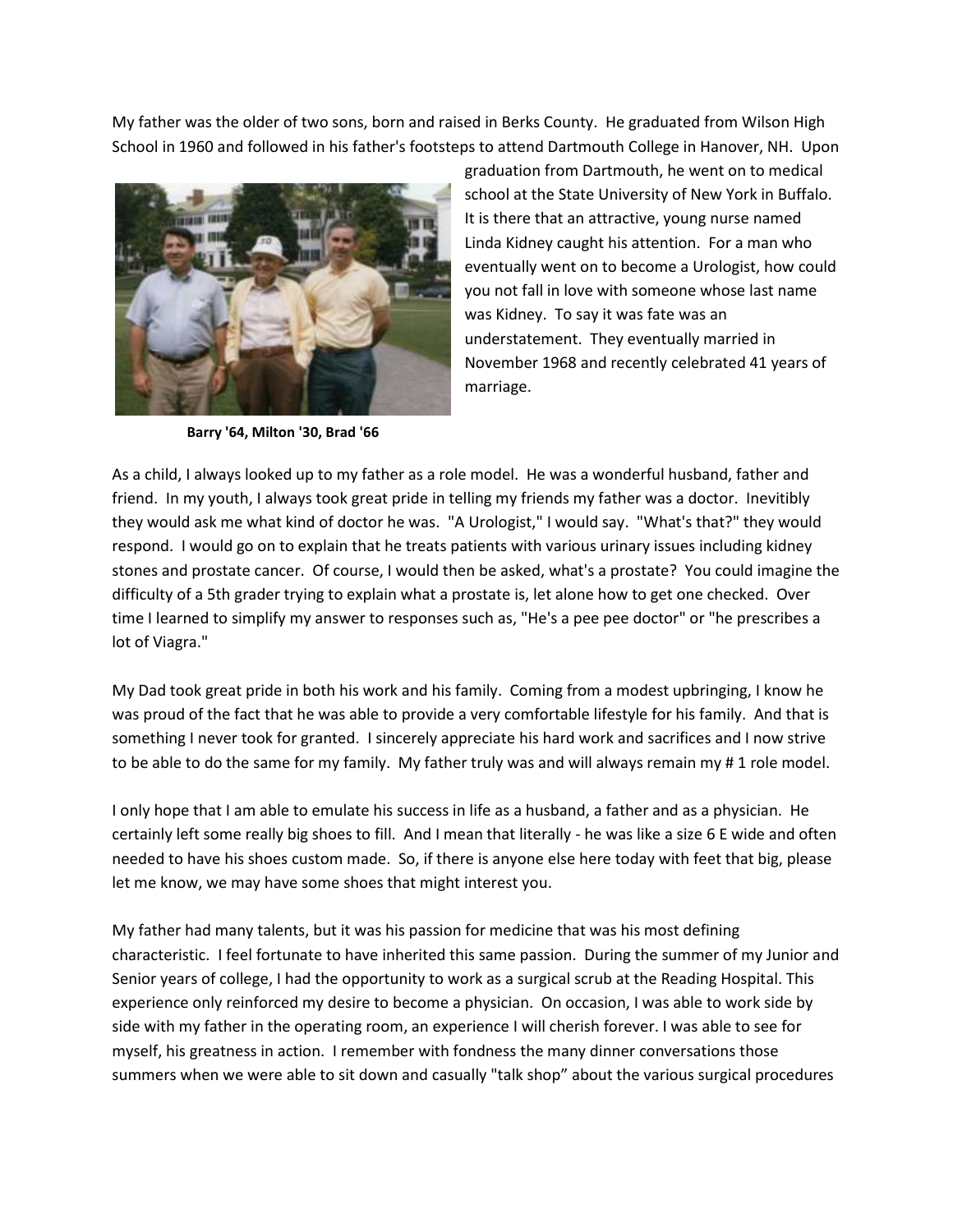I participated in. You could tell how much my father enjoyed being a physician and I know it was difficult for him when he had to retire from medicine in 2006.

Recently, I had a patient with a urological issue, so I thought I would call my Dad to discuss the problem and how best to manage it. It was almost as though I was talking to a different person. I knew how much he would appreciate the consult and it was obvious how much he missed medicine. He spoke at great length and with much enthusiasm about this particular patient's issue. I remember hanging up afterwards thinking how great it was to be able to call him up and talk about medicine. As fate would have it, this would be my last conversation with my father while he was alive.

Now, as a young physician myself, I can only hope to earn the same respect and recognition my father received in his career. He was truly loved by his patients and coworkers, many of which are here today. They say in medicine, nice doctors don't get sued. And that was true for my father. There was one patient who threatened a law suit when his wife unexpectedly became pregnant. You see, this man had received a vasectomy from my Dad only one year earlier. Now he was faced with the additional expense of raising another child and was seeking compensation. My father, who was always calm, cool and collective, simply repeated a sperm count, which came back zero. He gently suggested the patient speak to his wife about what (or should I say who) she was doing while he was away at work. Needless to say, he never heard from that patient again and no lawsuit was ever filed.



**Jonathan, Barry Jason, Linda Jennifer**

My father never asked for much from any of us. All he ever wanted out of life was a happy, healthy family that he could love. He truly was a loving and giving person. He never expected anyone to acknowledge the things he did for others. In his eyes, it was just the way things were supposed to be. It would come to no one's surprise that as his health began to decline, his own flesh and blood, my brother Jon, selflessly donated a kidney to my father. After the surgery, my father had a dramatic improvement in his overall health and was free from the burden of dialysis. Unfortunately, it was his heart that ultimately gave out, a heart that had previously given so much to so many others in his lifetime.